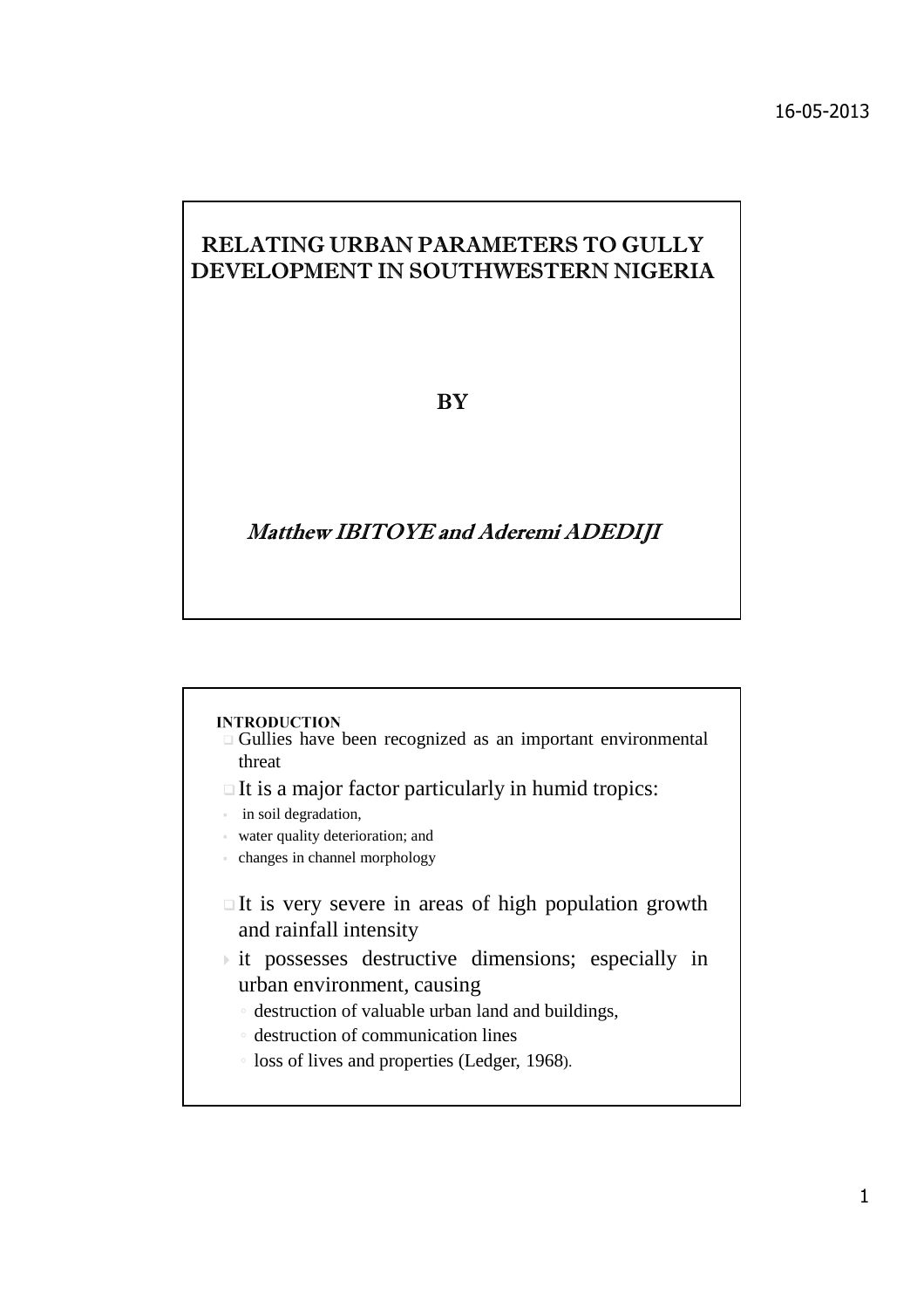

#### **RESEARCH PROBLEM**

- Several studies exist on the effects of urbanization on soil and sediment loss in both temperate and tropical regions (e.g. Harvey, 1974; Gregory, 1977; Hollis, 1975; Walling, 1979; Hooke, 1980; Sawatsky and Tuttle, 1996; Lei, 2008, Jeje, 2005; Odemerho and Sada,1984, Aziegbe 2006, Ionita, 2006, Jimoh 2008 etc.).
- Several conferences, (i.e. AIG, 1986, SCOPE IUG, 1999) on urban erosion have also been held in various parts of the world. All these are evidence of growing concern among geomorphologists of the phemomenon.
- In many of the studies, attention was on the contributions of climate, soil characteristics and anthropogenic factors to gully development with less attention paid to contributions of catchment parameters i.e. impervious surface, drainage and building density. Hence, this study.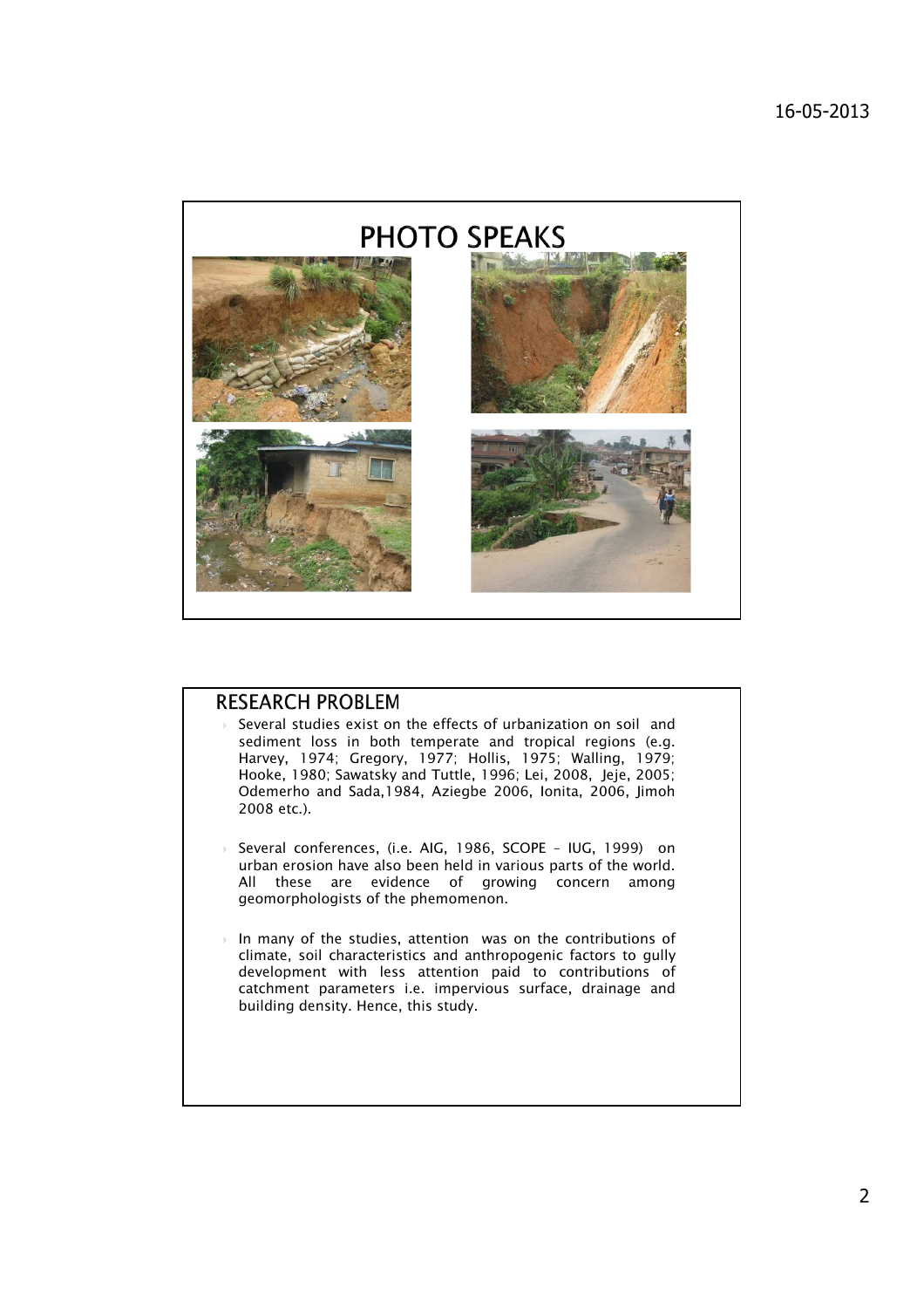# **Research Questions**

- $\rightarrow$  How does terrain configuration of gully catchments affect gully development and growth?
- What are the relationships among the gully morphometric attributes as well as between them and soil loss?
- $\rightarrow$  What are the factors promoting gully development in the urban area of Southwestern Nigeria?
- What are the dimensions of gully and volume of eroded soil material in the study area?

# **AIM AND OBJECTIVES**

The aim of this study is to evaluate the effects of urban surface characteristics on gully development. The specific objectives are to;

i. determine the various parameters that cause gully development in the urban area and identify the most important factor.

ii. determine the relationship among some climatic parameters (rainfall, runoff), soil properties (bulk density, sand clay, and catchment attributes (catchment area, surface area, slope gradient, housing density etc)

 $\rightarrow$  iii. generate Digital Terrain Models (DTM) to show terrain configuration of all the gully catchments, and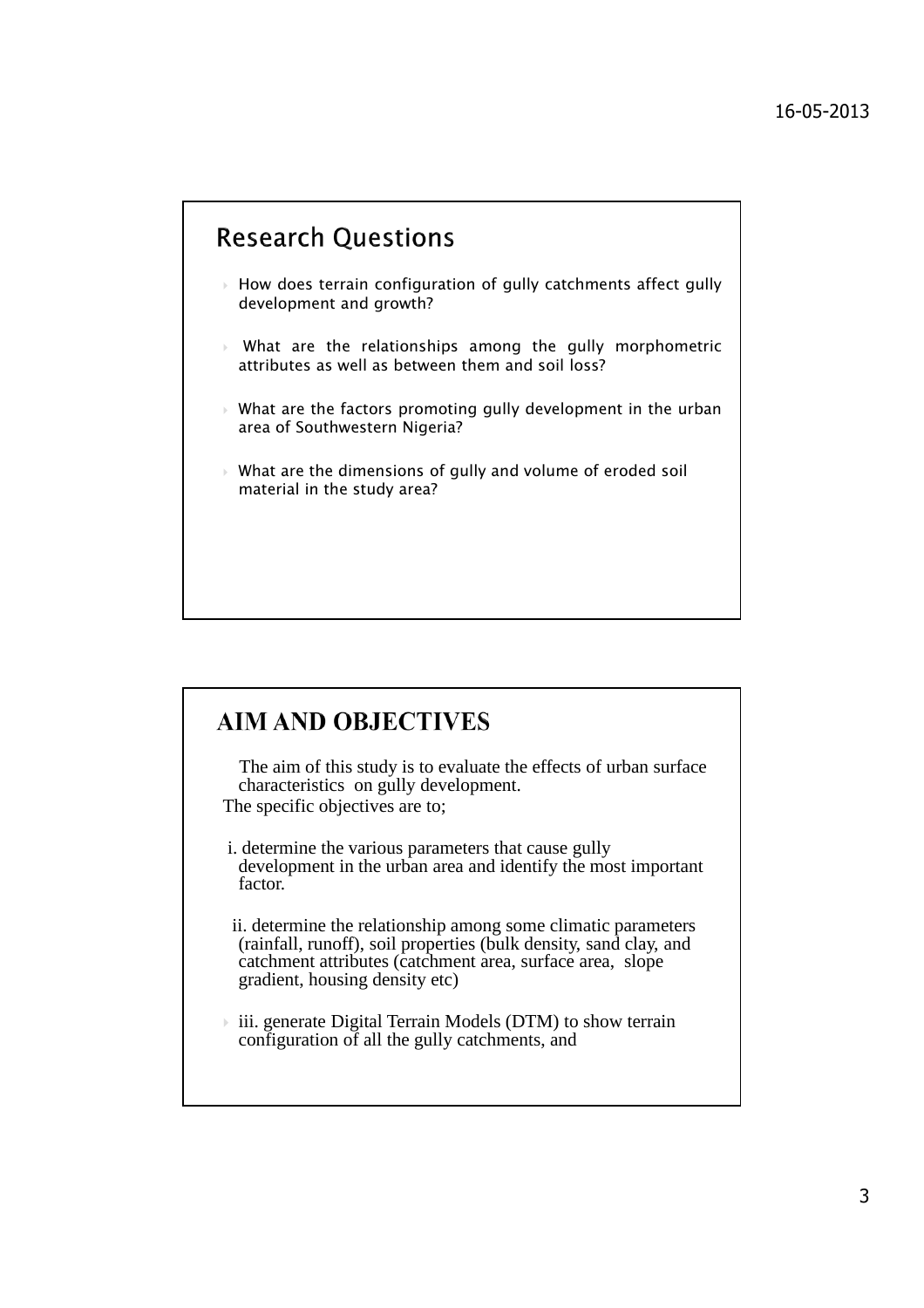## **JUSTIFICATION**

- Urban centres in Nigeria like most developing countries are vulnerable to the disastrous effects of erosion, especially due to the poor urban land use management .
- $\triangleright$  In Nigeria, urbanization and population increase have been noted, and these factors are known to increase vulnerability to erosion, with the attendant negative impacts.
- To prevent spread effect of this problem (erosion), this study has exemplify the concern, and involved detailed inventory and cause-effect analysis of surface of some urbanized settlements in the southwest Nigeria, using some geo spatial approaches.
- This study is therefore providing a template for erosion problems not only in the study area but in other regions with similar physiographical characteristics.

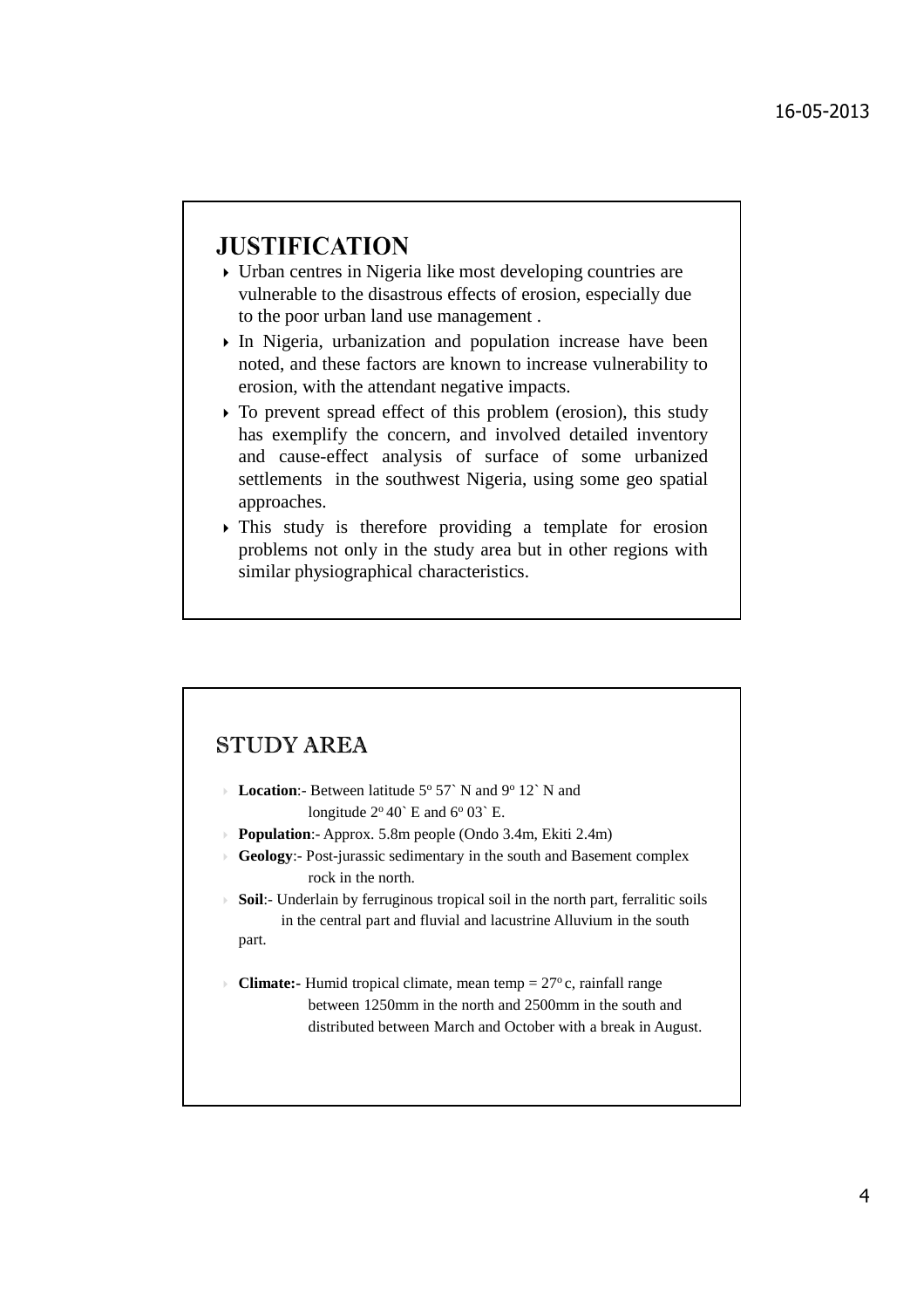

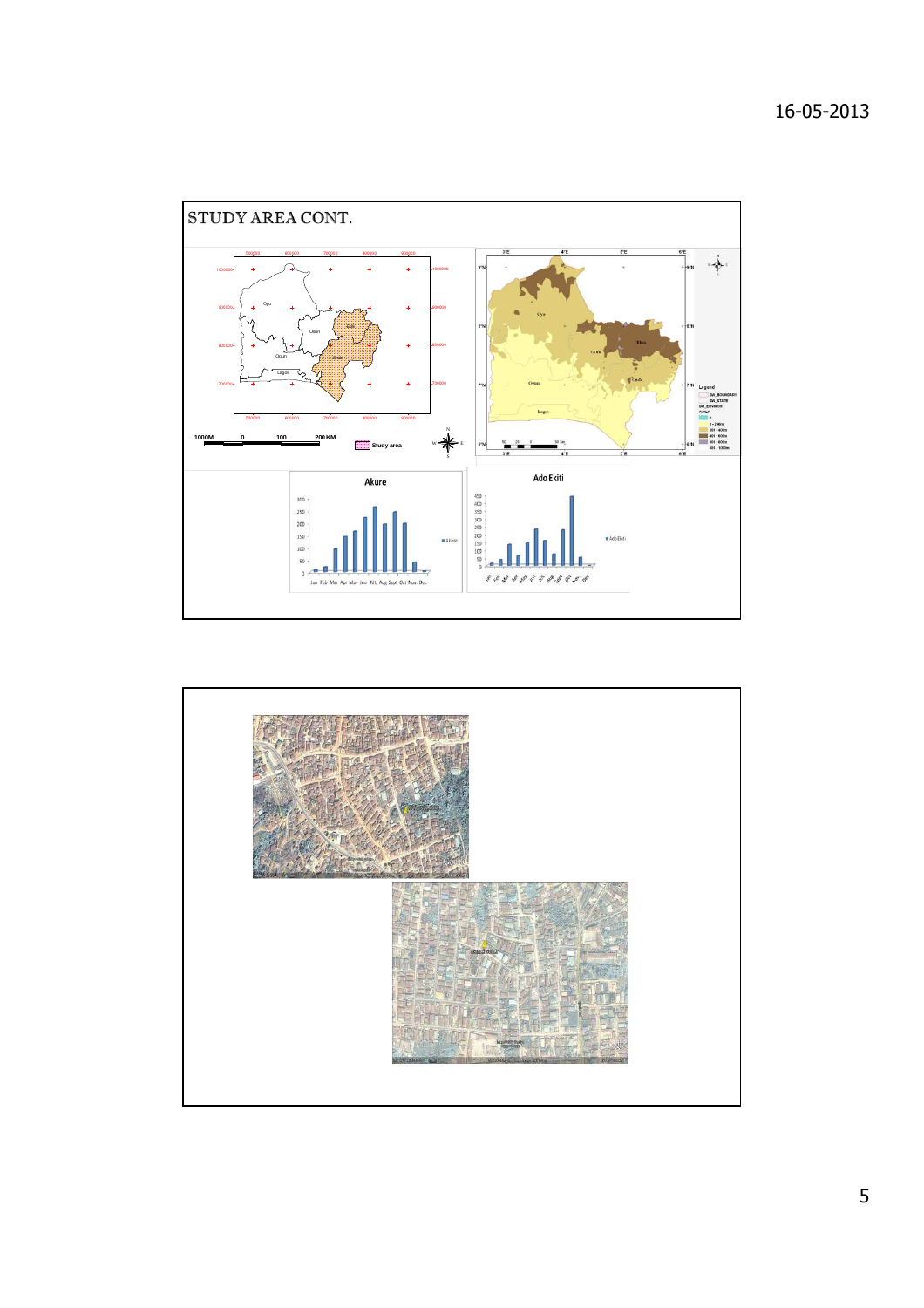# **RESEARCH METHODOLOGY**

**Site selection** 

- Selection of urban towns was based on UN criterion of 20,000 and above inhabitants.
- Some towns that served as administrative headquarters or university towns were considered for the study.
- The towns were further classified on the basis of those with gullies and without gullies. In all, 25 towns (13 in Ekiti and 12 in Ondo States) were identified to have serious gully occurrence. From the list, 10 towns were randomly selected from each State using table of random numbers making a total of 20 towns.

#### METHODOLOGY CONTD.

#### **Sources of data and data collection Primary Data**

- A single frequency geodetic Global Positioning System (GPS, South H66 and H68) was used to provide more control points.
- Where distances to the gully channels are not too far from the existing GCPs, the Total Station (South 525 model) was used to transfer the coordinates to the gully sites.

#### **Secondary Data**

- Imageries from Google Earth with resolution of 2.5m were used for spatial locations of gullies and delineation of gully catchments.
- Population data of selected settlements in the study area, from the Federal Office of Statistics.
- In addition, rainfall data for Akure, Owo, Ikare, Oka, Okitipupa, Irele, Ado Ekiti, Aramoko, Ilawe, Ikole, Igede and Ijero were collected from Agro-climatological and Ecological Project Office, Ministry of Agriculture and Forest Resources, Akure and Ado Ekiti, respectively.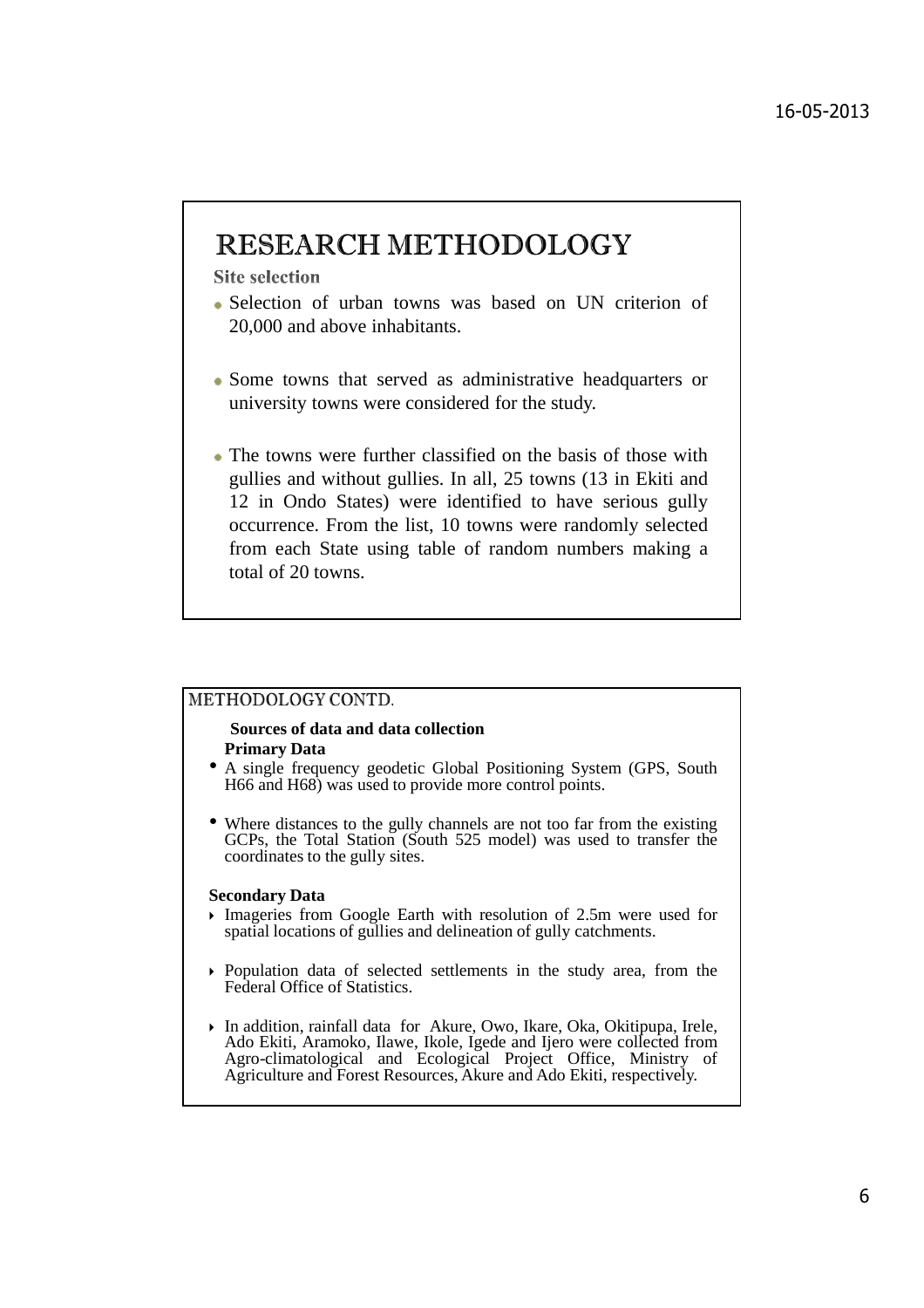| METHODOLOGY CONTD.                                                                                                                                                                                                                      |
|-----------------------------------------------------------------------------------------------------------------------------------------------------------------------------------------------------------------------------------------|
| <b>Field Data Collection</b>                                                                                                                                                                                                            |
| Each of the selected gully was measured on the field for<br>dimensions (i.e. length, width, depth and gully surface areas)<br>using Total Station and terrain configuration of catchment using<br>GPS receivers ('track and go' method) |
| Determination of gully lengths, widths, surface area                                                                                                                                                                                    |
| Determination of gully catchment area, drainage lengths,                                                                                                                                                                                |
| number of houses and impervious surface                                                                                                                                                                                                 |
| Determination of gully depth                                                                                                                                                                                                            |
| Determination of cross sectional areas                                                                                                                                                                                                  |
| Determination of volume of soil removed by gully                                                                                                                                                                                        |
| Determination of DTM and other terrain derivatives                                                                                                                                                                                      |

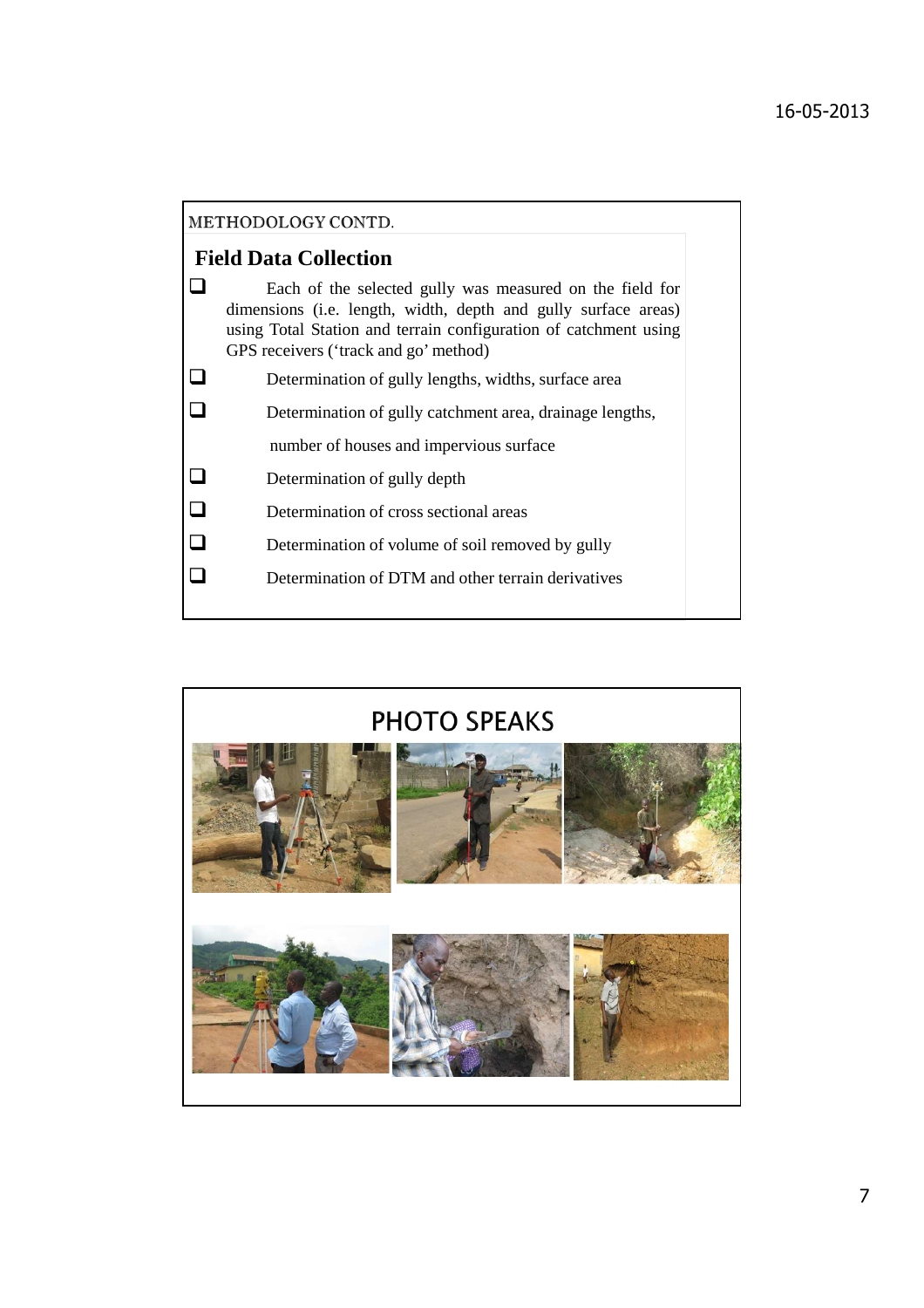#### METHODOLOGY CONTD.

#### **Soil Sampling and Laboratory Analysis**

Soil samples were collected from the gully shoulders, walls and floors. Soil samples for analysis of bulk density were also collected in their natural state.

The soil samples collected were brought to the laboratory (Soil Science Laboratory, Federal University of Technology, Akure) and analyzed for:

- $\triangleright$  Bulk density (Db)
- Moisture content
- Porosity and
- $\triangleright$  Soil texture

#### METHODOLOGY CONTD

#### **Statistical Analysis**

Various statistical methods were used to analyze the data obtained for gullies in this study.

- **Summary statistics:** Descriptive analysis (mean, standard deviation, range)
- **Pearson correlation**: Used to determine the relationships among variables; especially soil parameters and catchment attributes
- **Factor Analysis:** Used to group factors influencing gully development in the study area
- **Multiple (stepwise) regression analysis:** Used to identify most predictor variable that contributed to soil loss in the study area and develop a model for predicting erosion, and reduce model redundancies.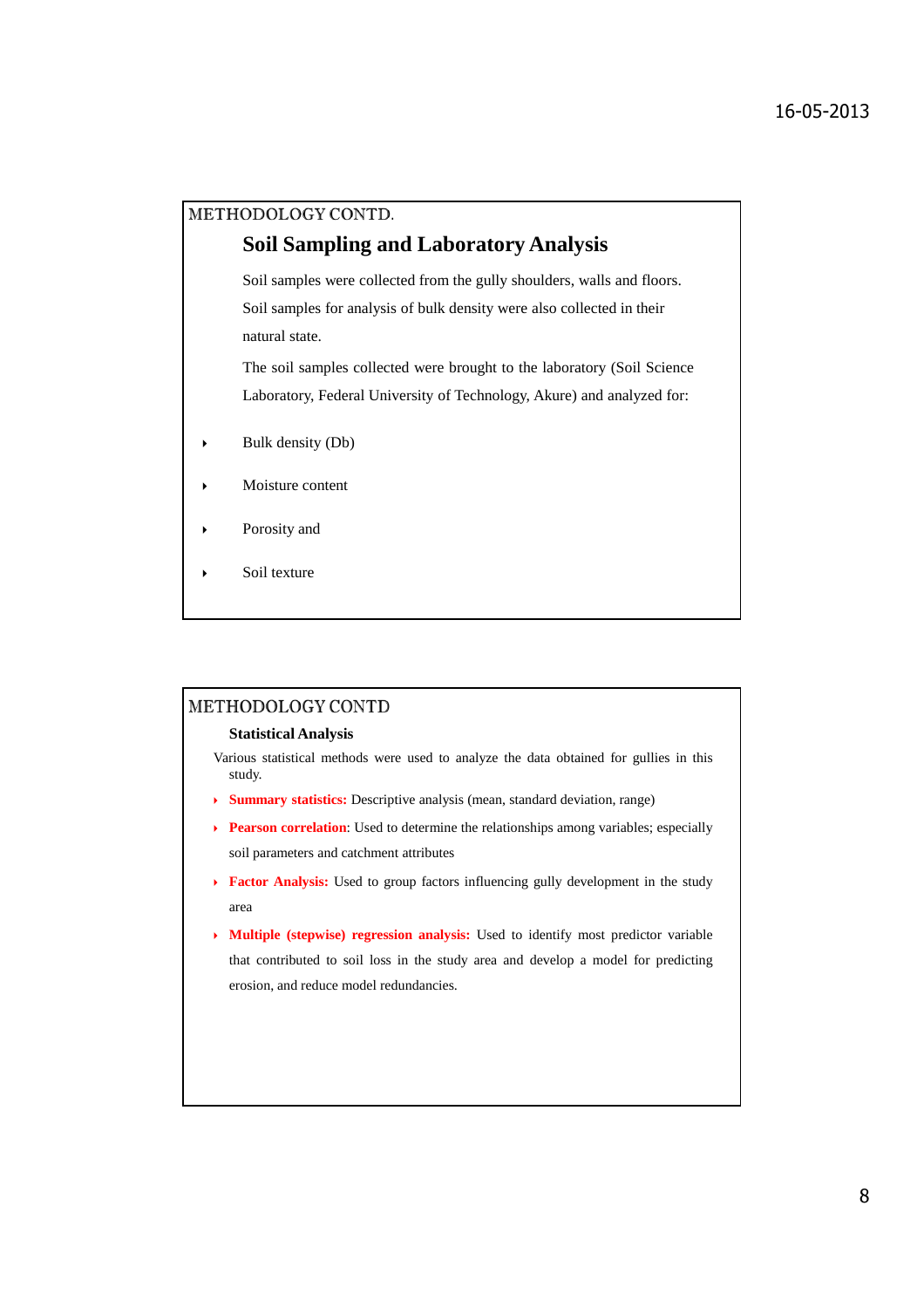# **RESULTS**

## **Mean values of soil physical characteristics**

- $\triangleright$  Bulk Density was 1.53g/cm<sup>3</sup> at gully top and 1.72g/cm<sup>3</sup> at gully floor
- > Moisture (%) was 14.56% at gully top and 16.32% at gully floor
- > Porosity (%) was 26.13% at gully top and 33.06% at gully floor
- $>$  Sand (%) was 53.43% at gully top and 44.88% at gully floor
- $\geq$  Clay (%) was 32.45% at gully top and 42.64% at gully floor
- $\ge$  Silt (%) was 14.12% at gully top and 12.48% at gully floor
- Clay Ratio was 2.30 at gully top and 1.48 as at gully floor

| RESULTS CONTD.                    |                         |                                    |  |  |  |  |  |  |
|-----------------------------------|-------------------------|------------------------------------|--|--|--|--|--|--|
| <b>Gully Morphometry</b>          |                         |                                    |  |  |  |  |  |  |
|                                   | Range                   | Mean/Std. dev.                     |  |  |  |  |  |  |
| Length                            | 15m-485.38m             | $131.44 \pm 90.70$ m.              |  |  |  |  |  |  |
| $\triangleright$ Depth            | $0.6m - 7.0m$           | $1.66 \pm 1.20$ m                  |  |  |  |  |  |  |
| $\triangleright$ Gully head depth | $0.13m-6.70m$           | $1.76 \pm 1.33$ m                  |  |  |  |  |  |  |
| $\triangleright$ Gully width      | $1.25m-17.09m$          | $5.12 \pm 3.76$ m                  |  |  |  |  |  |  |
| ▶ Width/Depth Ratio               | 0.82-7.79               | $3.37 \pm 1.61$                    |  |  |  |  |  |  |
| $\triangleright$ Surface Area     | $23.23m^2 - 3544.61m^2$ | $761.37 \pm 832.63$ m <sup>2</sup> |  |  |  |  |  |  |
|                                   |                         |                                    |  |  |  |  |  |  |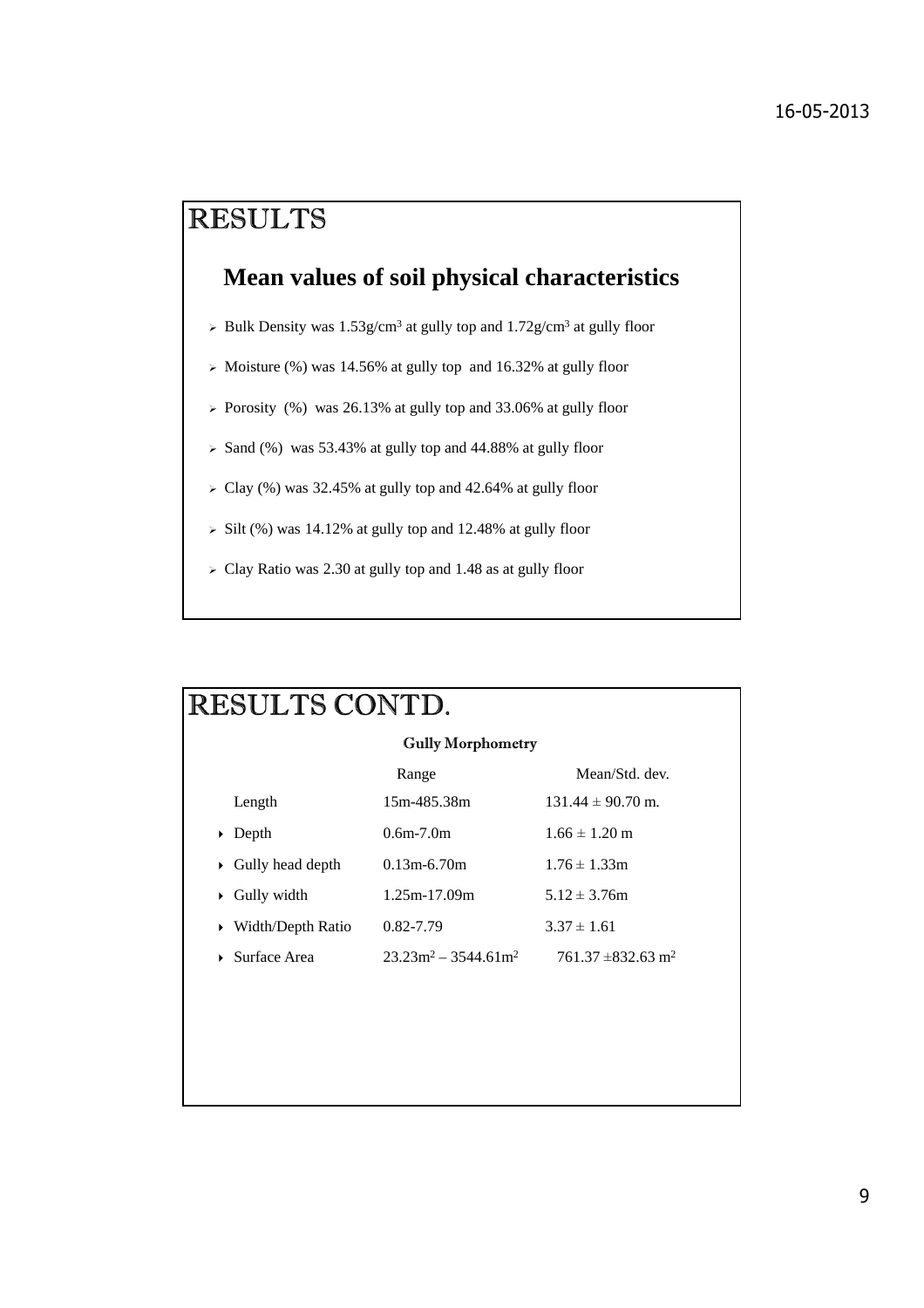# RESULTS CONTD. **CATCHMENT ATTRIBUTES**

- Total Catchment Area: 501.248ha
- Catchment Area ranged from 1.18ha-77.26ha
- Impervious Surface: 420.992ha (84% of total catchment area)
- $\rightarrow$  Drainage Length = 1,075,878.15m
- Drainage Density ranged from 0.1- 0.38 mi/mi<sup>2</sup>
- Number of houses =  $6094$
- Housing Density ranged from 4.11 to 34.23
- Gradient ranged from  $1^0$  4' 21" to  $8^0$  24' 40"

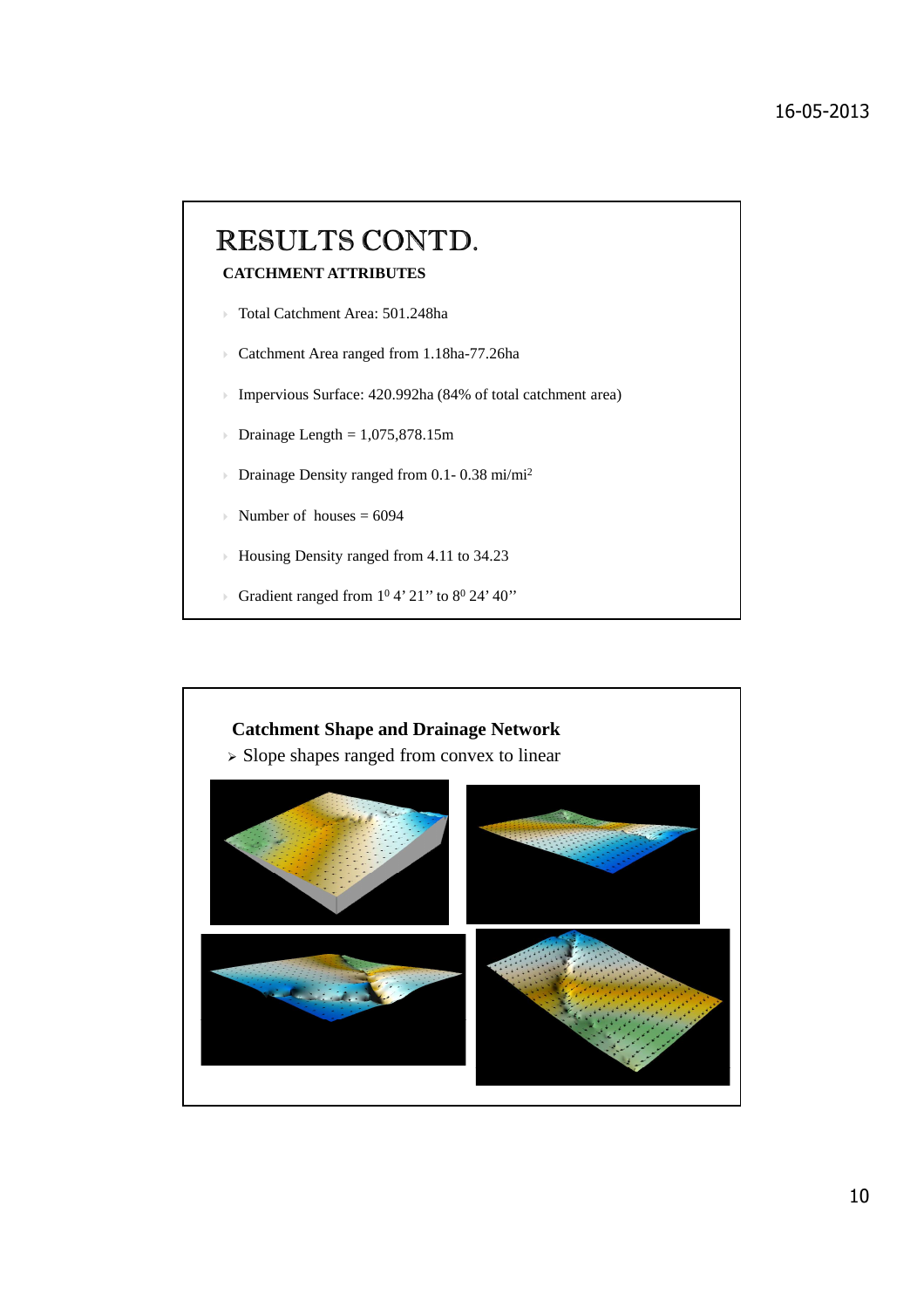|       |                                                             |                                               |                |                | attributes of gullies in the study area                |              |                 |                                                 |          |              |          | Results of the Pearson correlation of some soil properties and catchments |              |
|-------|-------------------------------------------------------------|-----------------------------------------------|----------------|----------------|--------------------------------------------------------|--------------|-----------------|-------------------------------------------------|----------|--------------|----------|---------------------------------------------------------------------------|--------------|
|       | $\mathbf{X}_1$                                              | X,                                            | $\mathbf{X}_3$ | $\mathbf{X}_4$ | $Y_1$                                                  | Y,           | $Y_{3}$         | $Y_4$                                           | $Y_{5}$  | $Y_6$        | $Y_7$    | $Y_8$                                                                     | $Y_9$        |
| $X_1$ | $\mathbf{1}$                                                |                                               |                |                |                                                        |              |                 |                                                 |          |              |          |                                                                           |              |
| $X_2$ | 0.038                                                       | $\mathbf{1}$                                  |                |                |                                                        |              |                 |                                                 |          |              |          |                                                                           |              |
| $X_3$ | 0.135                                                       | $-0.900*$                                     | $\mathbf{1}$   |                |                                                        |              |                 |                                                 |          |              |          |                                                                           |              |
| $X_4$ | $-0.318$                                                    | $-0.668*$                                     | 0.277          | $\mathbf{1}$   |                                                        |              |                 |                                                 |          |              |          |                                                                           |              |
| $Y_1$ | $-0.225$                                                    | 0.024                                         | $-0.146$       | 0.198          | $\mathbf{1}$                                           |              |                 |                                                 |          |              |          |                                                                           |              |
| $Y_2$ | $-0.217$                                                    | $-0.001$                                      | $-0.138$       | 0.238          | $0.994*$                                               | $\mathbf{1}$ |                 |                                                 |          |              |          |                                                                           |              |
| $Y_3$ | $-0.167$                                                    | $-0.135$                                      | 0.004          | 0.292          | $0.880*$                                               | $0.869*$     | $\mathbf{1}$    |                                                 |          |              |          |                                                                           |              |
| $Y_4$ | 0.192                                                       | $-0.351$                                      | 0.295          | 0.271          | $-0.364$                                               | $-0.356$     | $-0.007$        | $\mathbf{1}$                                    |          |              |          |                                                                           |              |
| $Y_5$ | $-0.632*$                                                   | 0.036                                         | $-0.214$       | 0.280          | 0.061                                                  | 0.047        | $-0.056$        | $-0.144$                                        | 1        |              |          |                                                                           |              |
| $Y_6$ | 0.221                                                       | 0.086                                         | 0.075          | $-0.321$       | 0.259                                                  | 0.229        | $0.404*$        | $-0.090$                                        | $-0.253$ | $\mathbf{1}$ |          |                                                                           |              |
| $Y_7$ | $-0.102$                                                    | $-0.145$                                      | 0.152          | 0.062          | $0.954*$                                               | $0.947*$     | $0.951*$        | $-0.070$                                        | 0.082.   | $0.452*$     | 1        |                                                                           |              |
| $Y_8$ | $-0.158$                                                    | $-0.271$                                      | 0.092          | $0.411*$       | $0.841*$                                               | $0.857*$     | $0.740*$        | $-0.127$                                        | 0.088    | 0.122        | $0.769*$ | $\mathbf{1}$                                                              |              |
| $Y_9$ | 0.206                                                       | $-0.224$                                      | 0.278          | 0.018          | $-0.462*$                                              | $-0.443*$    | $-0.328$        | $0.533*$                                        | $-0.183$ | 0.028        | 0.022    | $-0.012$                                                                  | $\mathbf{1}$ |
|       |                                                             | •Correlation is significant at the 0.05 level |                |                |                                                        |              |                 |                                                 |          |              |          |                                                                           |              |
|       | $\mathbf{X} = \mathbf{B}$ and $\mathbf{B}$ and $\mathbf{B}$ |                                               |                |                | $Y1 =$ Catchment area                                  |              |                 | $Y5 =$ Slope gradient<br>$Y9 =$ Housing density |          |              |          |                                                                           |              |
|       | $\bullet$ X2 = Sand                                         |                                               |                |                | $Y2 =$ Impervious surface                              |              | $Y6 = Rainfall$ |                                                 |          |              |          |                                                                           |              |
|       | $\bullet$ X3 = Clay<br>$\bullet$ X4 = Silt:                 |                                               |                |                | $Y3 = Total channel length$<br>$Y4 = Drainage density$ |              | $Y7 =$ Runoff   | $Y8 = No$ of houses per catchment area          |          |              |          |                                                                           |              |

#### **Correlation Between Soil Loss and Some Gully Catchment and Morphometric Parameters**

| <b>Variables</b>          | Correlation values (r) |
|---------------------------|------------------------|
| <b>Catchment</b> area     | 0.513                  |
| <b>Impervious surface</b> | 0.499                  |
| <b>Channel length</b>     | 0.554                  |
| No of houses              | 0.322                  |
| Annual rainfall           | 0.333                  |
| Runoff                    | 0.241                  |
| <b>Gully depth</b>        | 0.617                  |
| <b>Gully width</b>        | 0.728                  |
| Gully length              | 0.247                  |
| Depth of gully head       | 0.789                  |
| Gully surface area        | 0.532                  |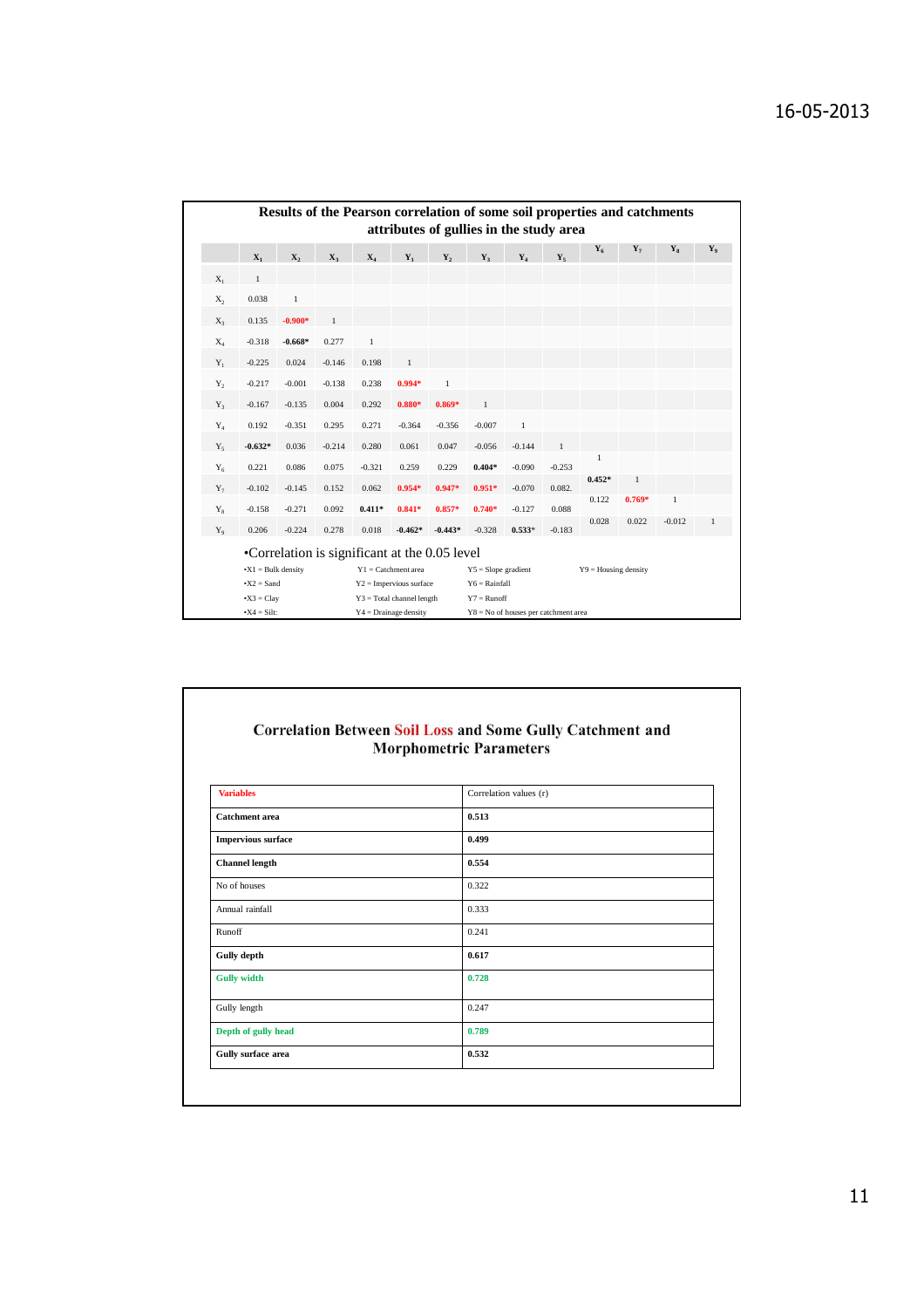|                             | for Four Factors     |                      |                      |                     |
|-----------------------------|----------------------|----------------------|----------------------|---------------------|
| <b>Variables</b>            | Components           |                      |                      |                     |
|                             | Factor 1<br>(31.56%) | Factor 2<br>(18.75%) | Factor 3<br>(14.54%) | Factor 4<br>(13.6%) |
| <b>Total catchment area</b> | 0.970                | 0.081                | 0.024                | 0.090               |
| Impervious surface          | 0.977                | $-0.011$             | 0.067                | 0.130               |
| Drainage density            | 0.242                | $-0.053$             | 0.778                | 0.434               |
| <b>Channel length</b>       | 0.877                | $-0.048$             | 0.262                | 0.297               |
| No of Houses                | 0.897                | $-0.084$             | 0.398                | 0.053               |
| Housing density             | 0.218                | $-0.276$             | 0.908                | 0.041               |
| Slope gradient              | 0.602                | 0.456                | $-0.350$             | 0.390               |
| <b>Bulk density</b>         | 0.087                | $-0.129$             | $-0.093$             | 0.266               |
| Sand %                      | $-0.042$             | $-0.990$             | 0.078                | $-0.103$            |
| Clay %                      | $-0.037$             | 0.955                | $-0.205$             | $-0.178$            |
| Silt %                      | 0.233                | 0.315                | 0.348                | 0.812               |
| Rainfall                    | $-0.329$             | $-0.093$             | 0.103                | $-0.164$            |
| Runoff                      | $-0.534$             | 0.484                | 0.252                | 0.130               |
| Erosivity                   | $-0.450$             | 0.269                | $-0.023$             | 0.885               |

| Results of the factor analysis showing total variance explained by the variables |       |                            | considered for the gullies studied |                                          |               |              |  |  |  |
|----------------------------------------------------------------------------------|-------|----------------------------|------------------------------------|------------------------------------------|---------------|--------------|--|--|--|
| Component                                                                        |       | <b>Initial Eigenvalues</b> |                                    | <b>Rotation Sums of Squared Loadings</b> |               |              |  |  |  |
|                                                                                  | Total | % of Variance              | Cumulative %                       | Total                                    | % of Variance | Cumulative % |  |  |  |
| $\mathbf{1}$                                                                     | 5.353 | 38.234                     | 38.234                             | 4.419                                    | 31.562        | 31.562       |  |  |  |
| $\overline{2}$                                                                   | 3.002 | 21.446                     | 59.680                             | 2.626                                    | 18.758        | 50.320       |  |  |  |
| 3                                                                                | 2.206 | 15.760                     | 75.440                             | 2.036                                    | 14.541        | 64.861       |  |  |  |
| 4                                                                                | 1.824 | 13.028                     | 88.468                             | 1.908                                    | 13.627        | 78.789       |  |  |  |
| 5                                                                                | 1.023 | 7.304                      | 95.775                             | 1.401                                    | 10.006        | 88.495       |  |  |  |
| 6                                                                                | 0.453 | 3.239                      | 99.011                             |                                          |               |              |  |  |  |
| $\overline{7}$                                                                   | 0.115 | 0.819                      | 99.830                             |                                          |               |              |  |  |  |
| 8                                                                                | 0.024 | 0.170                      | 100.00                             |                                          |               |              |  |  |  |
| 9                                                                                | 0.00  | 0.00                       | 100.00                             |                                          |               |              |  |  |  |
| 10                                                                               | 0.00  | 0.00                       | 100.00                             |                                          |               |              |  |  |  |
| 11                                                                               | 0.00  | 0.00                       | 100.00                             |                                          |               |              |  |  |  |
| 12                                                                               | 0.00  | 0.00                       | 100.00                             |                                          |               |              |  |  |  |
|                                                                                  |       |                            |                                    |                                          |               |              |  |  |  |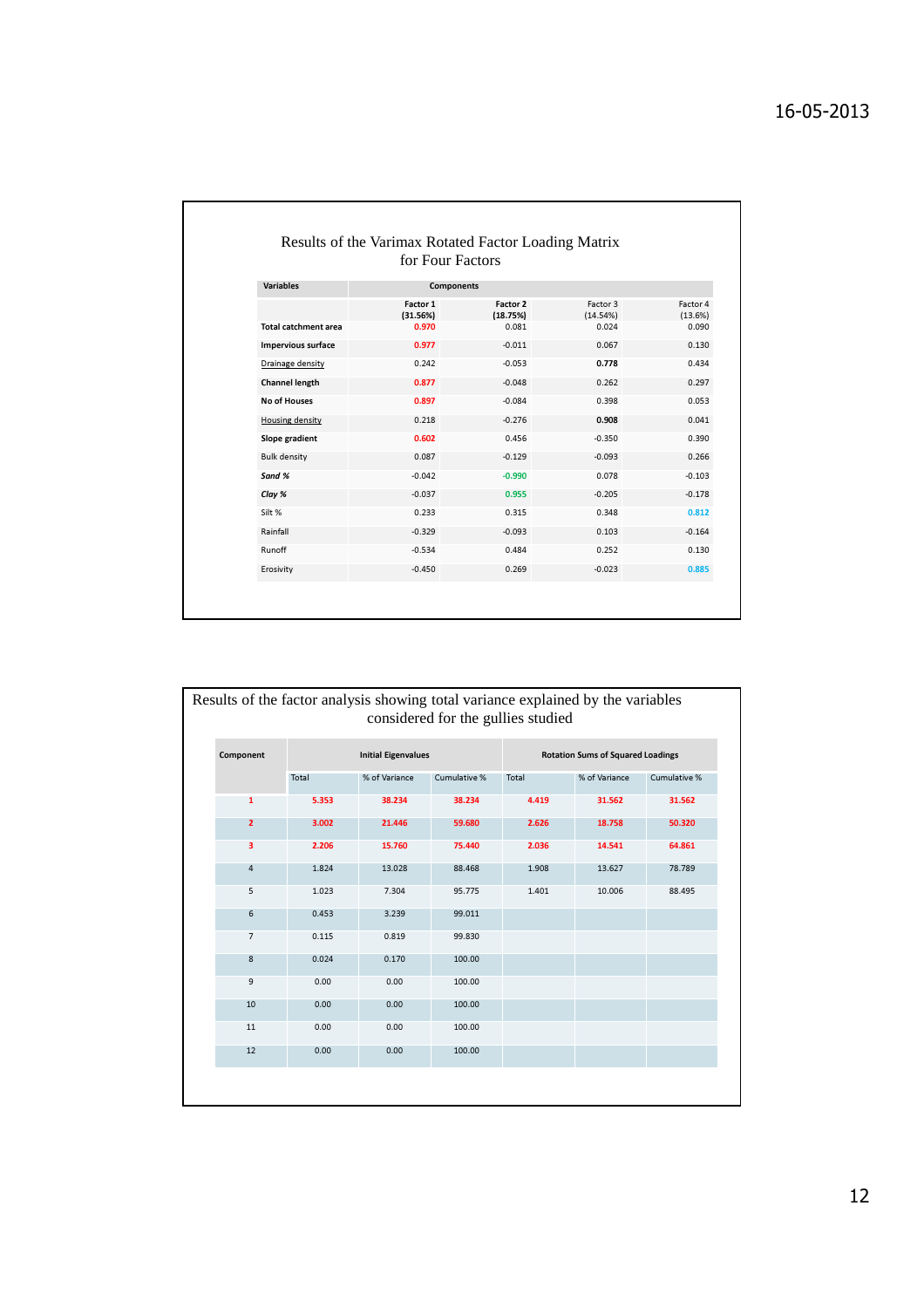| Gullies in the Study Area                         |                |                     |        |       |          |          |                          |  |  |  |
|---------------------------------------------------|----------------|---------------------|--------|-------|----------|----------|--------------------------|--|--|--|
|                                                   | <b>ANOVA</b>   |                     |        |       |          |          |                          |  |  |  |
| <b>Variables</b>                                  | $\mathbb{R}^2$ | Adj. R <sup>2</sup> | F-cal  | Sig.  | $\beta$  | t        | Sig.                     |  |  |  |
| Impervious area $(x_1)$ only                      | 0.716          | 0.443               | 7.368  | 0.030 | 0.585    | 3.16     | 0.020                    |  |  |  |
| bulk density $(x_2)$                              |                |                     |        |       | 0.557    | 3.011    | 0.024                    |  |  |  |
| Impervious area $(x_1)$ & bulk<br>density $(x_2)$ | 0.898          | 0.741               | 12.462 | 0.007 |          |          | $\overline{\phantom{a}}$ |  |  |  |
| Sand $(\%)$ $(x_3)$                               | 0.178          |                     |        |       | $-0.197$ | 0.981    | 0.372                    |  |  |  |
| Silt $(\%)(x_4)$                                  | $-0.149$       |                     |        |       | $-0.149$ | 0.698    | 0.516                    |  |  |  |
| Clay $(\%)(x_5)$                                  | $-0.158$       |                     |        |       | $-0.158$ | 0.834    | 0.442                    |  |  |  |
| Catchment area $(x_6)$                            | $-1.519$       |                     |        |       | $-1.519$ | $-1.045$ | 0.344                    |  |  |  |
| Drainage length $(x_7)$                           | 0.429          |                     |        |       | 0.429    | 0.795    | 0.463                    |  |  |  |
| Drainage density $(x_2)$                          | 0.029          |                     |        |       | 0.029    | 0.137    | 0.896                    |  |  |  |
| Slope gradient $(x_0)$                            | $-0.067$       |                     |        |       | $-0.067$ | $-0.246$ | 0.815                    |  |  |  |
| Housing density $(x_{10})$                        | $-0.132$       |                     |        |       | $-0.132$ | $-0.668$ | 0.530                    |  |  |  |
| Annual rainfall $(x_{11})$                        | $-0.116$       |                     |        |       | $-0.116$ | $-0.498$ | 0.640                    |  |  |  |
| Runoff $(x_1, x_2)$                               | $-0.016$       |                     |        |       | $-0.016$ | $-0.172$ | 0.946                    |  |  |  |
| Erosivity $(x_{13})$                              | $-0.127$       |                     |        |       | $-0.127$ | $-0.562$ | 0.598                    |  |  |  |

With the percentage contributions of each variable, a predictive equation was generated for sediment loss in the study area. The equation is expressed as follows; **Y= -45798.82+352.51X<sup>1</sup> + 27694.24X<sup>2</sup> (Ibitoye, 2012)** *(t value for the predictors of the model are significant at p*≤*0.024)*  $X_1$ = Impervious surface (Ha)  $X_2$ = Bulk density (g/cm<sup>3</sup>)  $Y =$  Soil loss  $(m<sup>3</sup>)$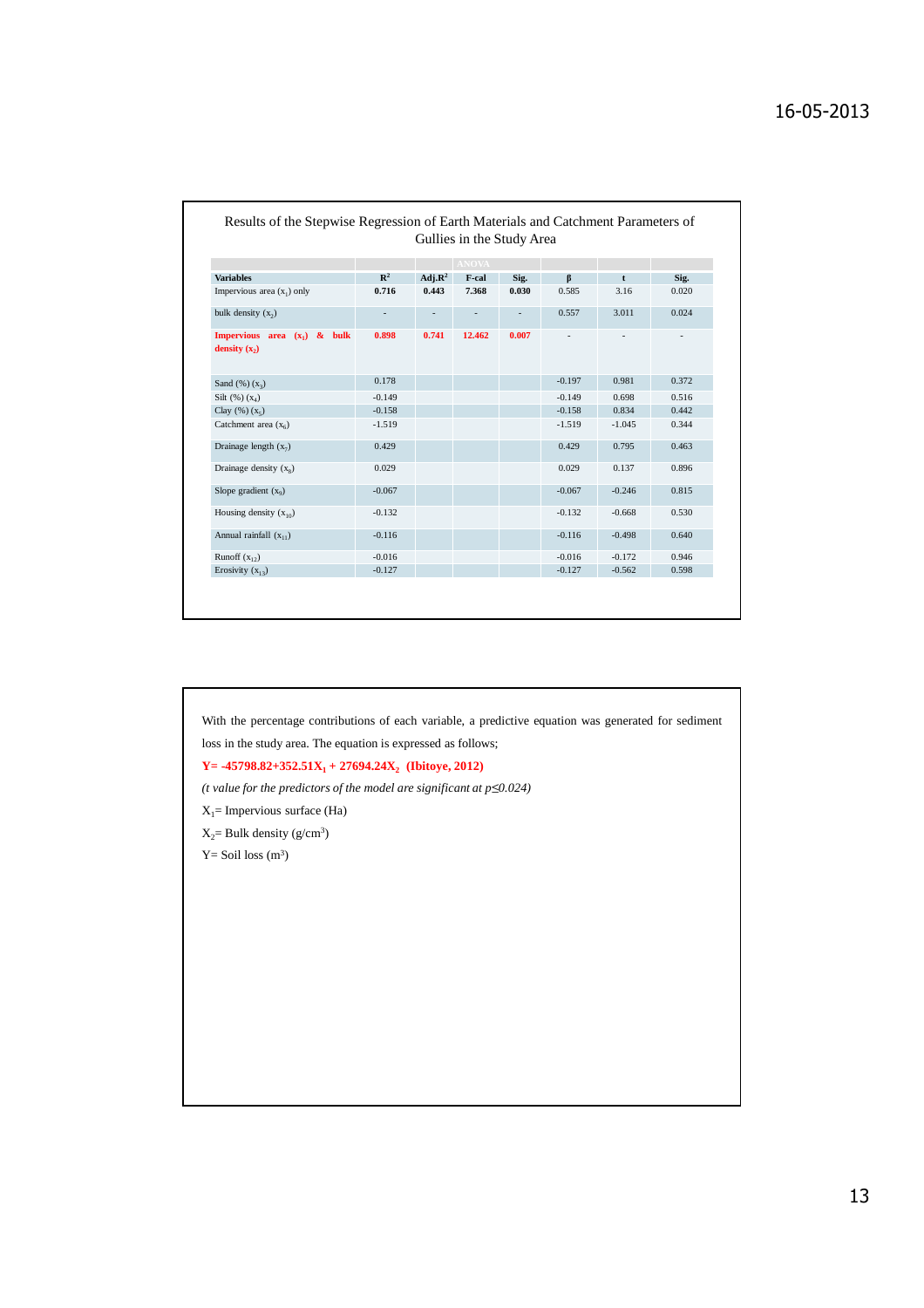## Conclusion

- Gully formation and development in the study constituted menace in many of the towns.
- It was also observed that large volume of runoff which flow mainly on steep earth Roads and unpaved drains coupled with poor engineering work and drains maintenance are few of the factors that responsible for gully development in the area.
- Environmental factors (impervious surface and Earth material particularly soil bulk density) were found to be the most significant predictor.
- The study also provides a sort of database for gully morphology and surface parameters in part of the southwest Nigeria.
- It also provided significantly reliable model for predicting soil loss in the study area.

# **CONTRIBUTIONS TO KNOWLEDGE**

- The use of digital surveying and GIS methods in gully studies
- Determination of the contributions of urban parameters to gully development and growth
- Providing a predictive model for soil loss in urban gully study and database for gully morphology in the study area.